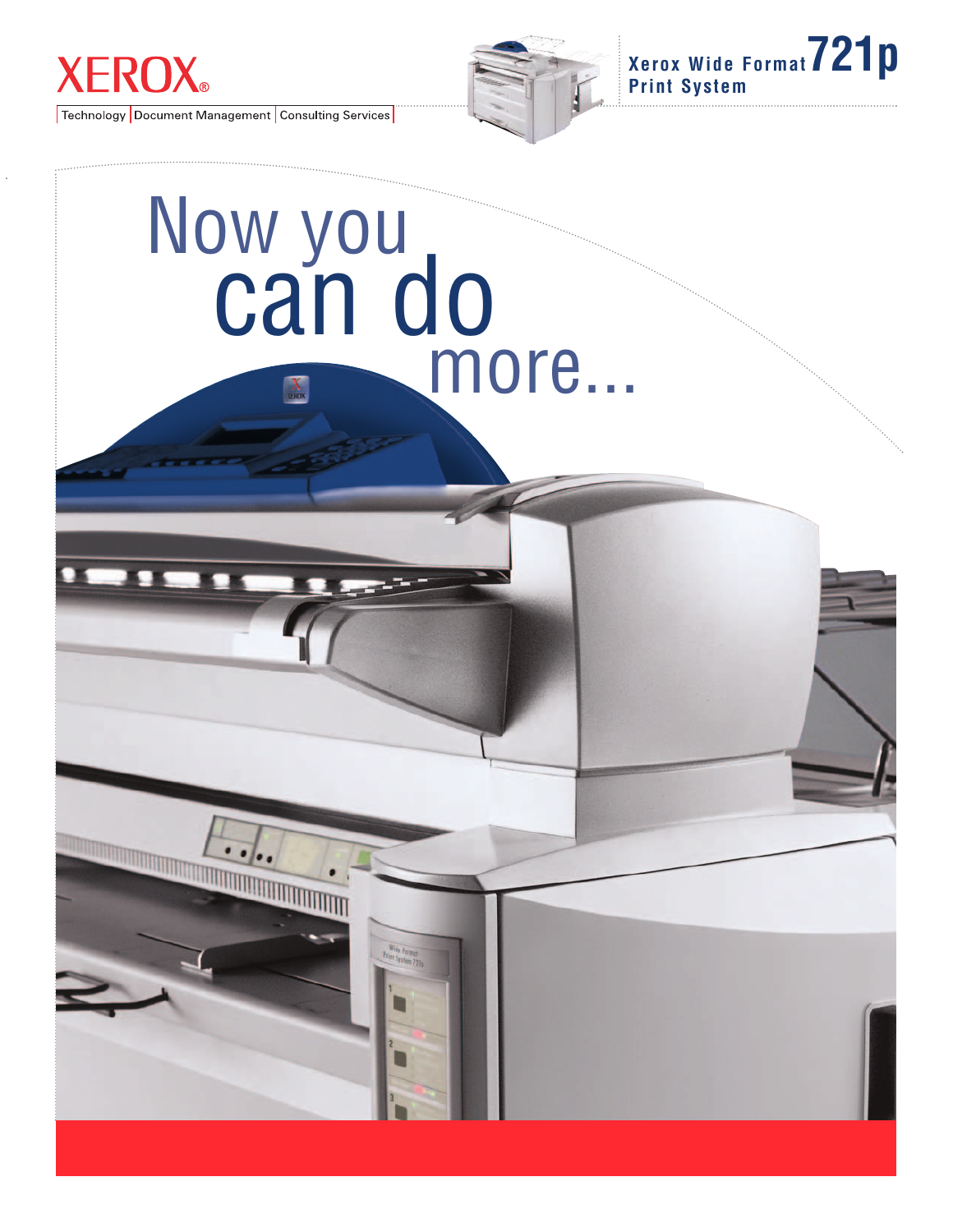**Whether you run a centralized reprographics department or a printfor-pay environment, you work in a world of impossible deadlines and demands. So Xerox created this small footprint, high-volume workhorse to help you do more, faster and better than ever before. And when you see it running, you'll see why the Xerox Wide Format Print System 721p has the wide-format world thinking . . .**



**Do more, faster**  *with the world's fastest wide-format solution.*

## Do more, and do it Better



#### **Think Speed.**

At 22 D's (ANSI) per minute, it's the fastest solution in wide-format history. 50% faster than costlier competitors.

#### **Think Productivity.**

Delivers robust print volumes with high uptime and quality. It also lets you add paper or toner without shutting down. Concurrent scanning and printing speeds workflow even more.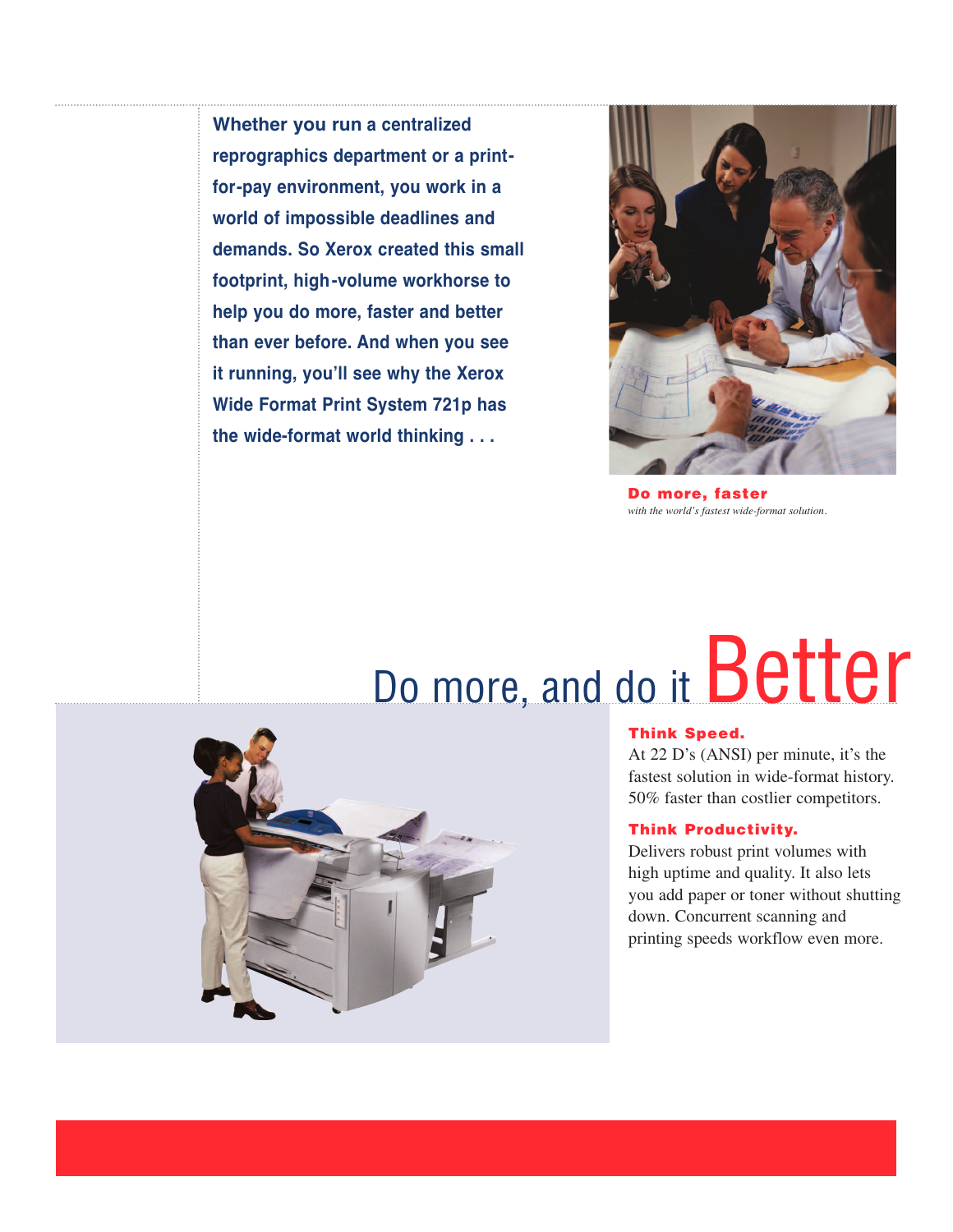## **Xerox Wide Format721p Print System**





**See more** *consistent solid black fills and crisp fine lines, thanks to exclusive DocuSharp™ print technology.*

**Be more** *efficient with nearly 100% toner usage that lowers operating costs and improves uptime.*



**Earn more** *with a lower total cost of ownership and higher reliability.*

### —with the world's fastest wide-format solution.

#### **Think Efficiency.**

Over 99.5% toner utilization increases yield, reliability and print quality. It also lowers your Total Cost of Ownership. (T.C.O.)

#### **Think Profit.**

Lower purchase price + lower T.C.O. + lower downtime = higher R.O.I.

#### **Think Image Quality.**

DocuSharp™ technology assures consistently excellent quality with solid black fills, crisp fine lines and cleaner backgrounds.

#### **Think Innovation.**

Cutting-edge technology brings you exclusive Color Scan-To-File that shrinks 24-bit files to 8- or 4-bit size. FireWire® technology assures faster throughput.

#### **Think Freedom of Choice.**

Let PlotWorks® maximize your 721's productivity, and integrate it seamlessly with your Repro Desk® solution.

#### **Think FreeFlow® Accxes ® Print Server.**

Industry-standard FreeFlow Accxes Print Server and software suite seamlessly integrates every Xerox Wide Format Solution with your network. It also saves hours of extensive (and expensive) operator re-training.